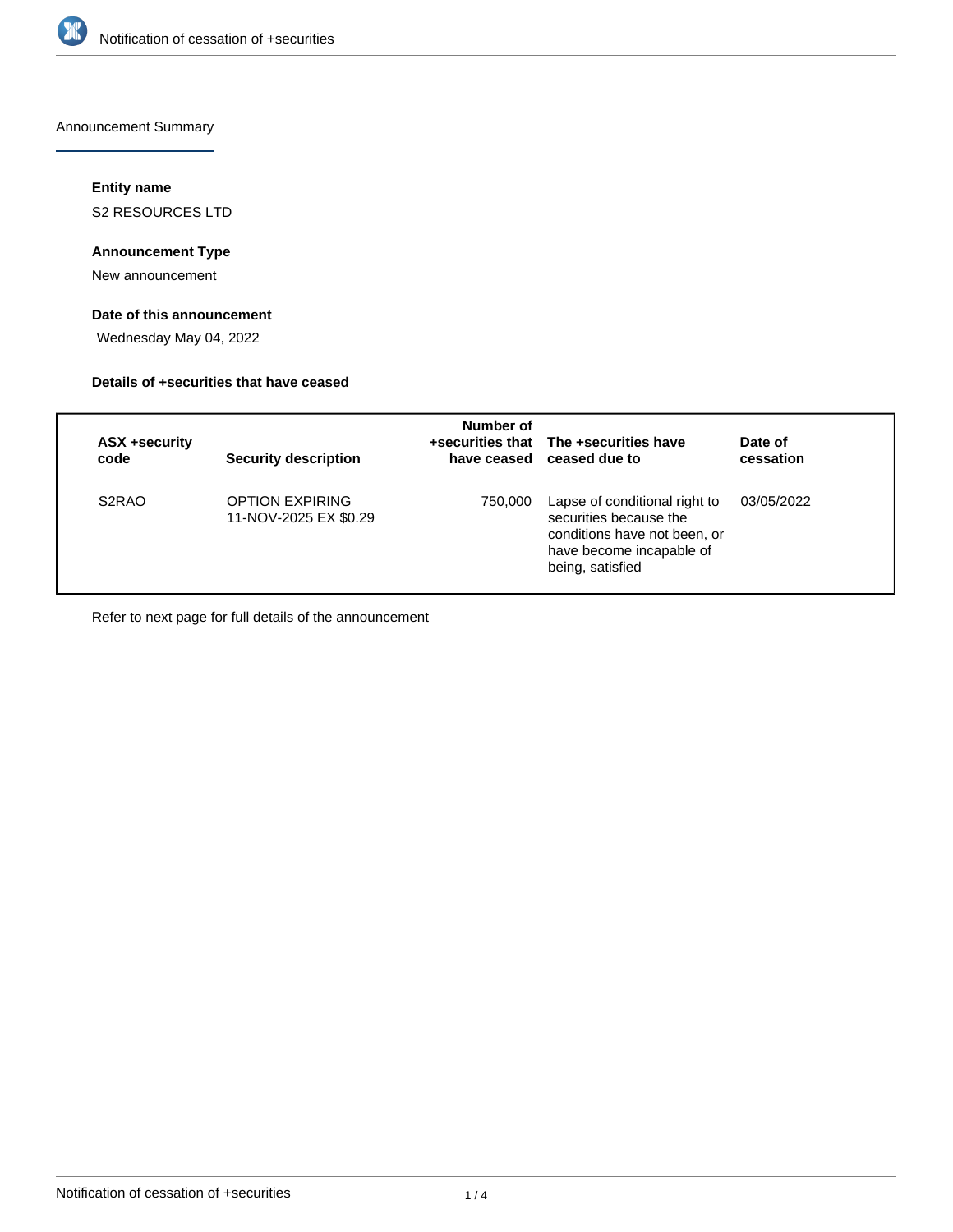

## Part 1 - Announcement Details

### **1.1 Name of +Entity**

S2 RESOURCES LTD

We (the entity named above) provide the following information about our issued capital.

**1.2 Registered Number Type** ABN

**Registration Number** 18606128090

**1.3 ASX issuer code** S2R

**1.4 The announcement is** New announcement

# **1.5 Date of this announcement**

4/5/2022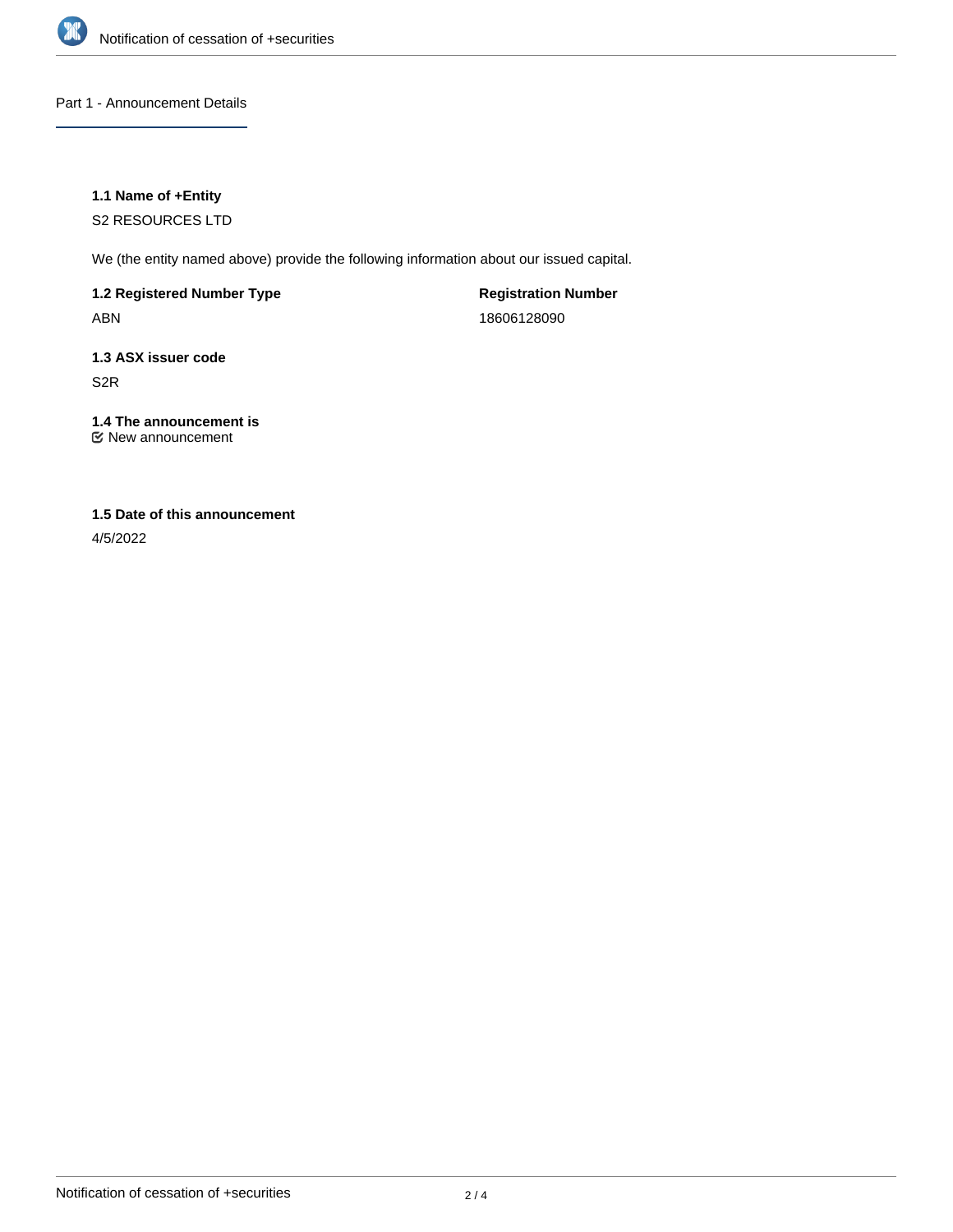

### Part 2 - Details of +equity securities or +debt securities that have ceased

### **ASX +Security Code and Description**

S2RAO : OPTION EXPIRING 11-NOV-2025 EX \$0.29

#### **Unquoted +equity securities that have ceased**

**Number of securities that have ceased**

750,000

3/5/2022

#### **Reason for cessation**

Lapse of conditional right to securities because the conditions have not been, or have become incapable of being, satisfied

**Is the entity paying any consideration for the cessation?** No

**Any other information the entity wishes to notify to ASX about the cessation?**